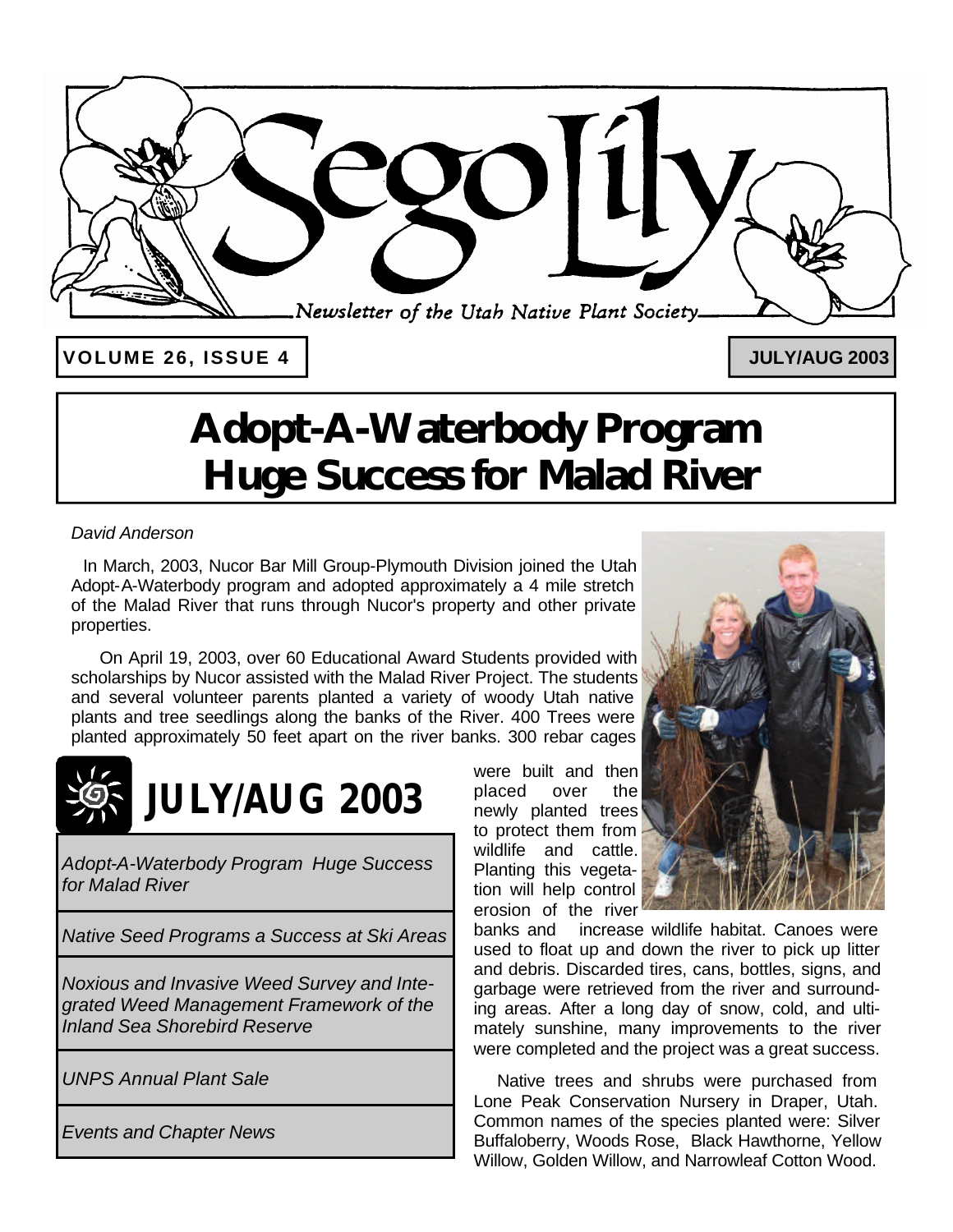

Future projects for the Malad River will include annual major cleanups, periodic minor cleanups throughout the year, and educational activities to increase public awareness to those that may impact water quality.

Considerable effort was put into this project both in planning and implementation. An integrated approach was made through the consultation services of Shelly Quick, Utah Division of Water Quality Director of "Adopt-A-Waterbody"; Paula Mohadjer, Jordan Valley Water Conservancy District Conservation Program Director; Susan Meyers, Utah Native Plant Society Board Member; Nucor Bar Mill Plymouth Division Environmental Department (Doug Joes, Environmental Manger); and the Nucor Scholarship Program (Curtis Broadbent, Controller and Shirley Bills, Personnel).



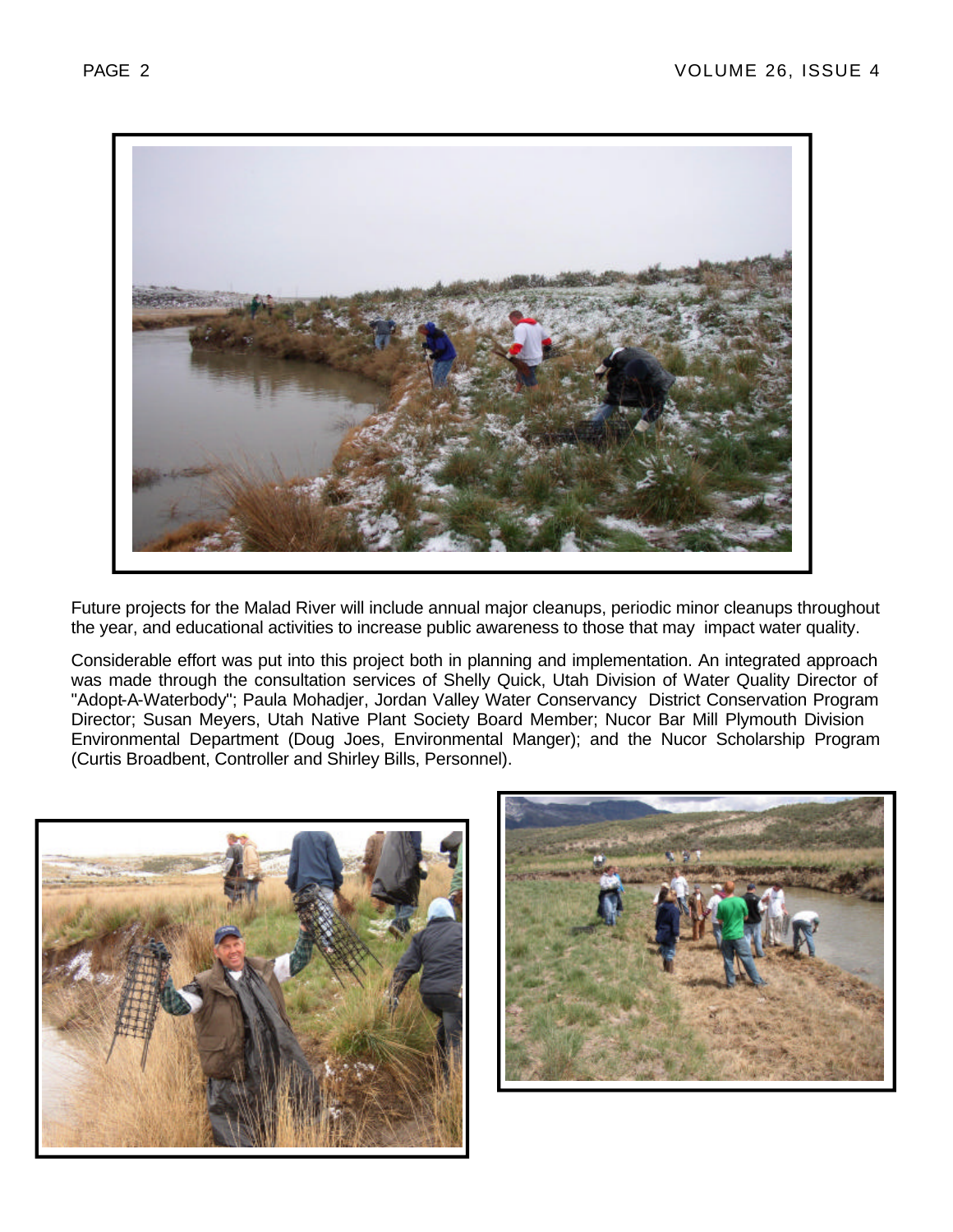# **Native Seed Programs a Success at Ski Areas** *Harriet Wallis*

 Summer is beautiful at Alta and Brighton, the popular Wasatch Front ski resorts. Bursts of colorful wildflowers punctuate the lush green mountain slopes. Because of Alta's and Brighton's commitment to the environment, the resorts conduct successful revegetation-by-native-wildflowers programs. Mother Nature is very lucky. She now gets help with her blossoms.

 The wildflower collecting and seeding program was spearheaded by Alta in the mid-1990s.It was the natural expansion of Alta's forest plan that calls for planting 1,000 trees a year on the mountain.

 "We want to provide people with a quality ski experience, but we are also stewards of the land," says Mark Pollish, Alta's assistant ski patrol director. During the summer months, Pollish heads Alta's native wildflower collecting and seeding program.

 Brighton followed Alta's lead by taking lessons from Pollish on how to gather, dry, and utilize native seeds. Brighton's program is in its third year. Throughout the warm months, Pollish at Alta, and Brighton Accountant Carol Garner along with Brighton Ticket Manager Joanne Williams hike their respective mountains to identify and collect native seeds that they will later use to revegetate areas that are worn by summer maintenance or construction projects.

Alta, at the top of Little Cottonwood Canyon, and Brighton, at the top of Big Cottonwood Canyon, are

popular in summer with Salt Lake City dwellers and out-of-town visitors who enjoy the cool mountain breezes, the beautiful scenery, and hiking trails that lead to high mountain lakes. Lovely wildflowers are also major attractions.

 At Brighton, as soon as the snow melts, Garner and Williams hike the mountain to locate beds of wildflowers: red, blue, white, yellow, and pink ones - basket flowers, sticky geraniums, flax, pussy toes, lupine and more. They also search for flowers that are mentioned in historic documents describing the area. Then throughout the summer they hike the mountain again and again to watch for the moment when the plants go to seed as they must be gathered promptly. They use a mechanical "wacker" and pick the seeds by hand.

 "When I pick seeds by hand, I tie five or six pillowcases to my belt so I can sort the seeds. I look pretty silly with the pillowcases all flapping in the wind," says Garner.

 Most of the precious seeds are air dried on newspaper in a conference room. However, some pods explode as they dry so they are put in paper bags to catch the wayward seeds. Then before it snows, Garner and Williams hike the mountain to plant the seeds in wear areas.

 At Alta, Pollish uses a variety of sowing techniques. He might scatter seeds up-wind, rake them in, or pamper them with a biodegradable blanket to coax them to grow.

 "The drawback of the seeding program," Pollish warns, "is that people don't know what you're doing. They think you're picking flowers. It's illegal to pick the flowers."

 The native wildflower revegetation program has earned applause from the National Forest Service for its creativity and sensibility. Purchased seeds often don't work out. Grass and wildflower seeds bought from a nearby state or even from another part of Utah are not adjusted to Alta's and Brighton's specific soil, water, and weather conditions, so it's a waste of time, money, and effort to plant such mixes. Furthermore, such seed mixes can introduce invasive species.

 Historically, when settlers arrived in the Salt Lake valley about 150 years ago, they pushed up Little and Big Cottonwood Canyons to cut timber to build Salt Lake City homes and shore up hundreds of silver mines in the canyons. Then they drove their cattle and sheep into the mountain meadows to graze. With the trees gone and the grass eaten away by hungry livestock, the denuded hills were vulnerable. Muck and mud slides persisted into the middle of this century.

 "In some place not a blade of grass could be found," says Brighton Area Manager Randy Doyle of the old days. "People think the trees and flowers and grass were always here. But they weren't."

 Now the mountains are ablaze with native wildflowers. Alta and Brighton are giving Mother Nature a helping hand.

office with ski boots and wildflower book

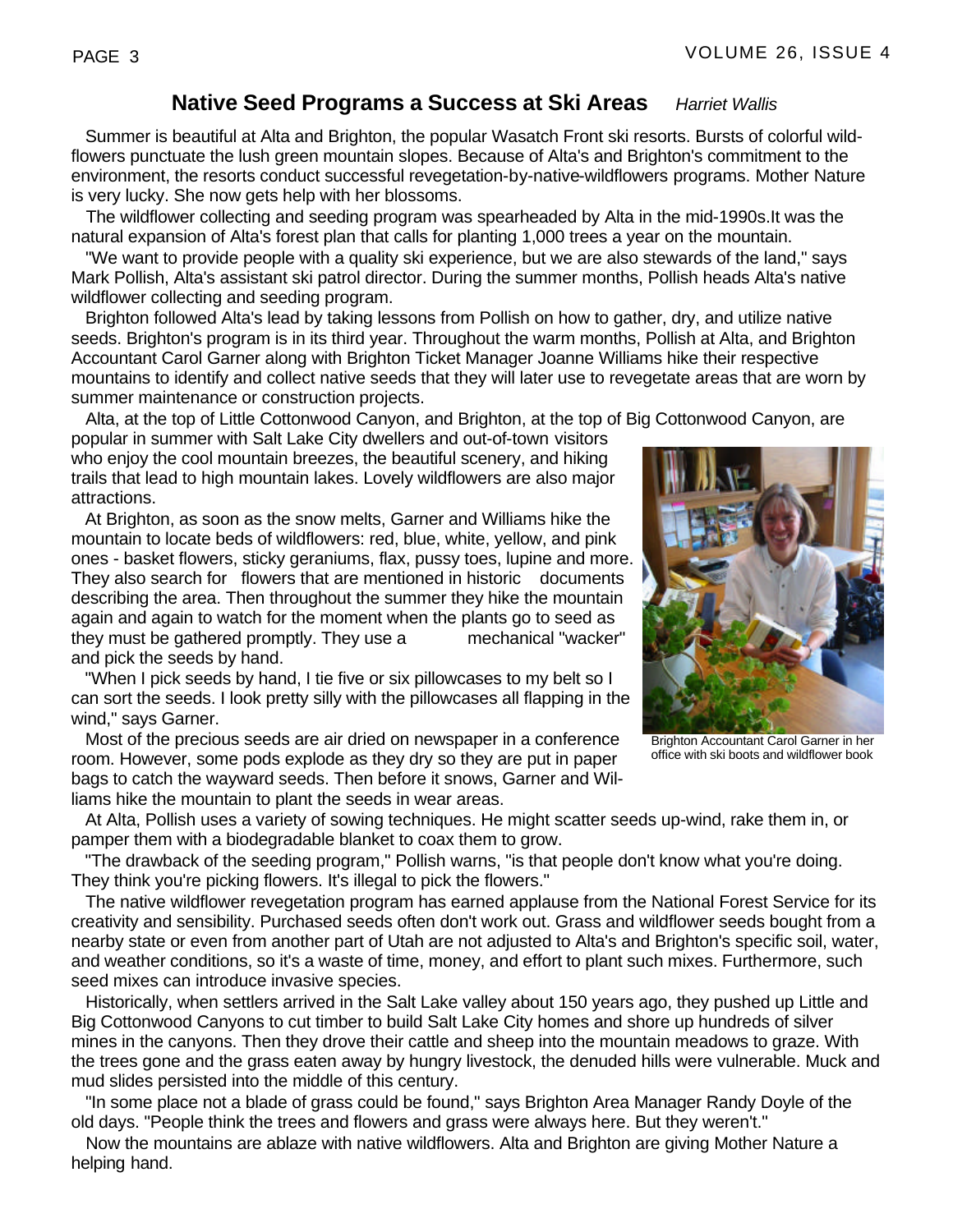# **Noxious and Invasive Weed Survey and Integrated Weed Management Framework of the Inland Sea Shorebird Reserve**

*Amy Barry*

#### **Introduction**

 Urban areas are not the only landscapes being affected by the alarming disappearance rate of native plants; native vegetation is also quickly vanishing from more rural locales such as rangelands and riparian areas. These ecosystems are being overtaken by invasive plant species that severely alter the ecological balance and disrupt ecosystem function.

 One such area in Utah is the Great Salt Lake and the adjacent riparian areas. Our understanding of the essential role this lake plays for migratory birds, waterfowl, and wildlife is still evolving. In the meantime, decades of human activities, from grazing to off-road vehicle use, have laid the groundwork for exotic weed invasions that could negatively impact the lake and its surrounding wetland habitats. As Sheley and Petroff report (1999) weeds prefer highly disturbed areas such as waterways, trailheads, roads, and grazed areas. In the case of Utah's Great Salt Lake, all of these disturbances have created an environment ripe for weed invasions.

 The Inland Sea Shorebird Reserve (ISSR), located on the southeast end of the Great Salt Lake is now a protected area owned and managed by Kennecott Utah Copper Company. In 1996, they undertook the massive cleanup and construction of the 3,700-acre Reserve. Since that time the number of birds and wildlife visiting this area has grown significantly to approximately 150,000 migratory birds and waterfowl each year (Kennecott 2002). To continue improving the ecological functions of the Reserve the issue of noxious and invasive weeds must be addressed.

### **Methodology**

 During the summer of 2002 a survey was taken of the ISSR and six non-native weed species were identified and mapped. Using a GPS unit to mark points of infestations data was collected on the following noxious weeds: Russian knapweed (*Centaurea repens*), Whitetop (*Cardaria draba*), and Scotch thistle *(Onopordum acanthium* L*.)*.Invasive weeds that are not officially designated as "noxious" but were included in the survey include: Bull thistle *(Cirsium vulgare)*, Tamarisk [saltcedar] *(Tamarix ramosissima)*, and Phragmites *(Phragmites australis)*.

 The Reserve was divided into three sections, with the locations of weed sites carefully noted. Following the guidelines used by the Montana weed district, the density and size of infestation were assigned one of the following values, in addition to the location of each weed site.

| Size:                                  | Density:                                     |
|----------------------------------------|----------------------------------------------|
| less than 0.1 acre                     | $T =$ less than 1% cover (trace; rare)       |
| $0.1$ to 1 acre                        | $L = 1\%$ to 5% cover (low; occasional)      |
| 1 to 5 acres                           | $M = 5\%$ to 25% cover (moderate; scattered) |
| greater than 5 acres                   | $H = 25\%$ to 100% cover (high; dense)       |
| infestation follows road, ditch, ponds |                                              |

#### **Results and Discussion**

This study sought to answer three questions:

- Were weeds connected to habitat types found in the Reserve,
- Was any of the weed species reacting to another, and
- Did the surrounding vegetation alter the spread?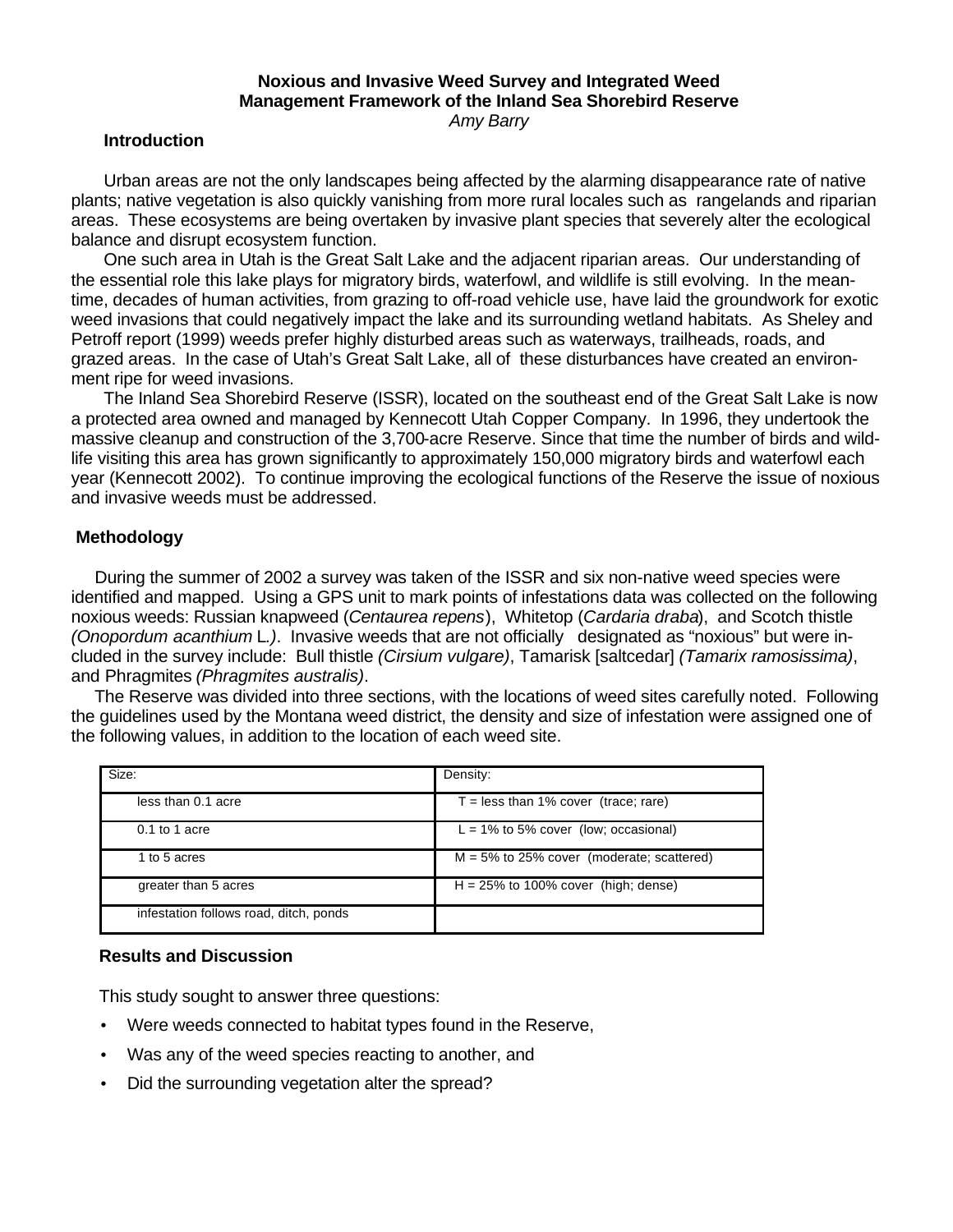Seven different habitat types were identified in the Reserve to possibly identify any correlation to weed infestations. Overall the mapping illustrated that phragmites, tamarisk, bull thistle, and scotch thistle were connected to habitat types specifically related to water sources, canals, ponds, etc.. Phragmites, bull thistle, and tamarisk appeared to be connected to palustrine emergent wetlands and riparian scrub and scrub-shrub wetlands habitat types. While scotch thistle was only found along the roadside habitat.

 Russian knapweed and whitetop did not appear to be linked to any specific habitat type as they were found throughout the Reserve. However, the Russian knapweed and whitetop are reacting to one another as they fight for the same territory. The extent or biology of the association is undetermined as it is unknown when each species first appeared in the Reserve. Further studies could be done to determine if the Russian knapweed is just beginning its assault on the Reserve or if the whitetop will continue to be the more dominant noxious weed present.

 The surrounding vegetation did not appear to inhibit the domination of invasive weeds. However, there were small sections of scrub-shrub lands where a noticeable absence or reduced density of the overall presence of whitetop was indicated. This discovery did not translate into a predictable pattern and appeared to be an isolated occurrence. Even though the differing habitat types did provide a diverse set of conditions, they did not appear to contain the proliferation of invasive weeds.

#### **Principles of Integrated Weed Management**

 Now that the mapping is complete, an integrated weed management plan can be established. The concept of integrated weed management has been around for a few decades, but the application has not been widespread. Historically, weed management has taken the form of herbicide applications in the hope of eradicating the undesired plant species. Based on current invasion rates throughout the West, that approach has failed. Principles of integrated weed management shift the focus of weed management to the resulting plant community. Redirecting the focus to what is desired will help recreate a diverse and species-rich plant community.

 Ecologically based rangeland weed management is founded on the principle that plant communities change over a period of time until they reach climax (Sheley et al. 1999). The processes and mechanisms that drive succession (designed disturbance, controlled colonization, and species performance) are not completely understood, but theoretically could be utilized in long-term invasive plant species control. An integrated approach concentrates on filling niches and provides for early and late successional plants to discourage massive reinvasion of the noxious weeds, thereby working towards ecological restoration, balance, and long-term control. Revegetating with native and adapted plants can provide a diverse set of plant species to increase competition with invasives.

As native species disappear while invasive species overrun our landscapes, the importance of working to recover native plants is undeniable. As we reintroduce native plants back into the gardens, yards, and hillsides of urban areas, vast rangelands and crucial riparian areas could also benefit through revegetation efforts focused on returning native species to the land.

#### **Literature Cited**

Benz, L.J., Beck, G., Whitson, T.D., Koch, D.W. July 1999. Reclaiming Russian knapweed infested rangeland. Journal of Range Management. vol. 52. no. 4. pp. 351-356.

Kennecott. 2002. http://www.kennecott.com/wetlands.html. Site visited 4/13/2002.

Sheley, R.L. Petroff, J.K. 1999. Biology and management of noxious rangeland weeds.

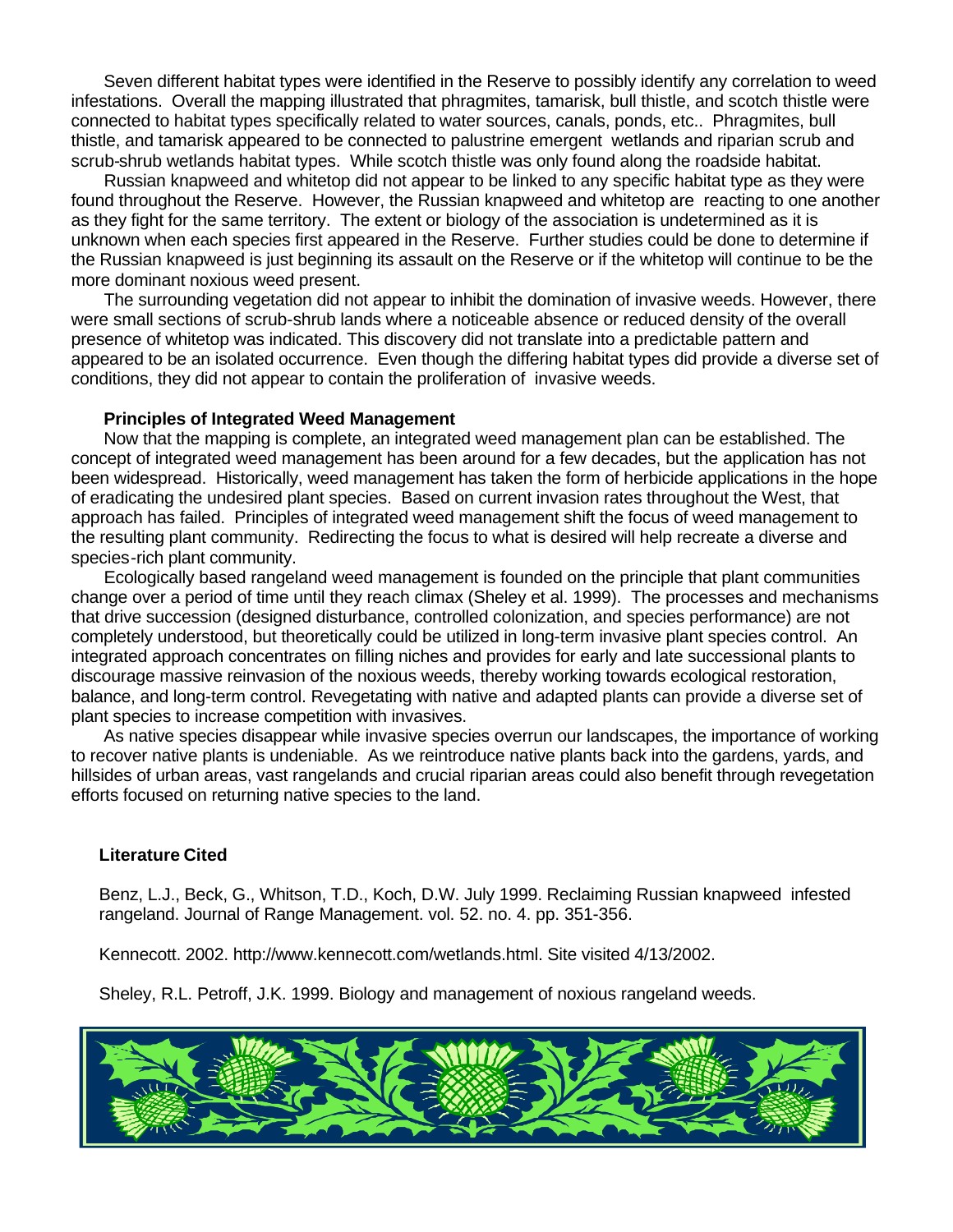### VOLUME 26, ISSUE 4 PAGE 6



# **Events and Chapter News**

 The **Southern Utah Chapter** has had a couple of scheduled events. While membership attendance has been very poor, we did have some excellent results.

 The first was a trip on the Chinle trail in Zion N. P., led by Jason Alexander, to see some of the Shivwits milkvetch populations he has found. Although nobody showed up the first date, it was rescheduled for a few days later, with several people from Zion. We got to see them in bloom, which was a treat. He has found a fair number of this species, although not quite as many as he had first thought, as in their young stage they apparently very closely resemble Peteria thompsonae. We also took this opportunity to look for a few other plants. I was looking for the fairly large bare spot where I had seen Calochortus aureus some years ago, growing with Moluccela laevis; apparently nobody has (reported) seeing it since.

 As luck would have it, the bare spot appeared, and right next door to the Shivwits milkvetch. There were some Bells of Ireland beginning to populate it, and a few Salvia columbariae (Chia), which have not really been reported in Zion for many years. The spot was quite bare otherwise (no Calochortus aureus in evidence), and Jason put forth his theory that the Moluccela was somehow "poisoning the soil" so that other plants (either native or otherwise) could not grow there.

 The next week most of the same group went back and spent some time weeding out the Moluccella, and found that the Chia seemed to be coming up in abundance. AND the Calochortus aureus was there, too, although only a few plants; and they were gone within about a week according to Jason-- which would seem to explain why they had not been seen in the intervening years -- we were just not there at the right time! They seem to bloom pretty late, when it's getting so hot that people stop going there.

 The second walk, May 31, was again with Jason, to study the vegetation in Zion's hanging gardens. It was a bit late to see things at their very best (the

last few weeks have been unseasonably hot, and also continuing quite dry) so the shooting star was gone, but still plenty of columbine and Scarlet monkeyflower, and interesting grasses. And we did learn a lot and had a great time. Jason is quite knowledgeable and did an excellent job!

## **UNPS 2003 Annual Plant Sale At REI**

The Utah Native Plant Society held its third native and waterwise plant sale at REI to benefit one of our major programs, the Utah Heritage Garden Program. The sale was held later in the year than normal, in 80° plus temperatures, nonetheless over \$800 was raised.



We wish to thank the native plant and seed vendors that participated as well as REI. Special thanks to Susan Meyer and Susan Garvin who grew the plants we sold, and to Bill and Kathy King who made this event happen.



Photos by Tony Frates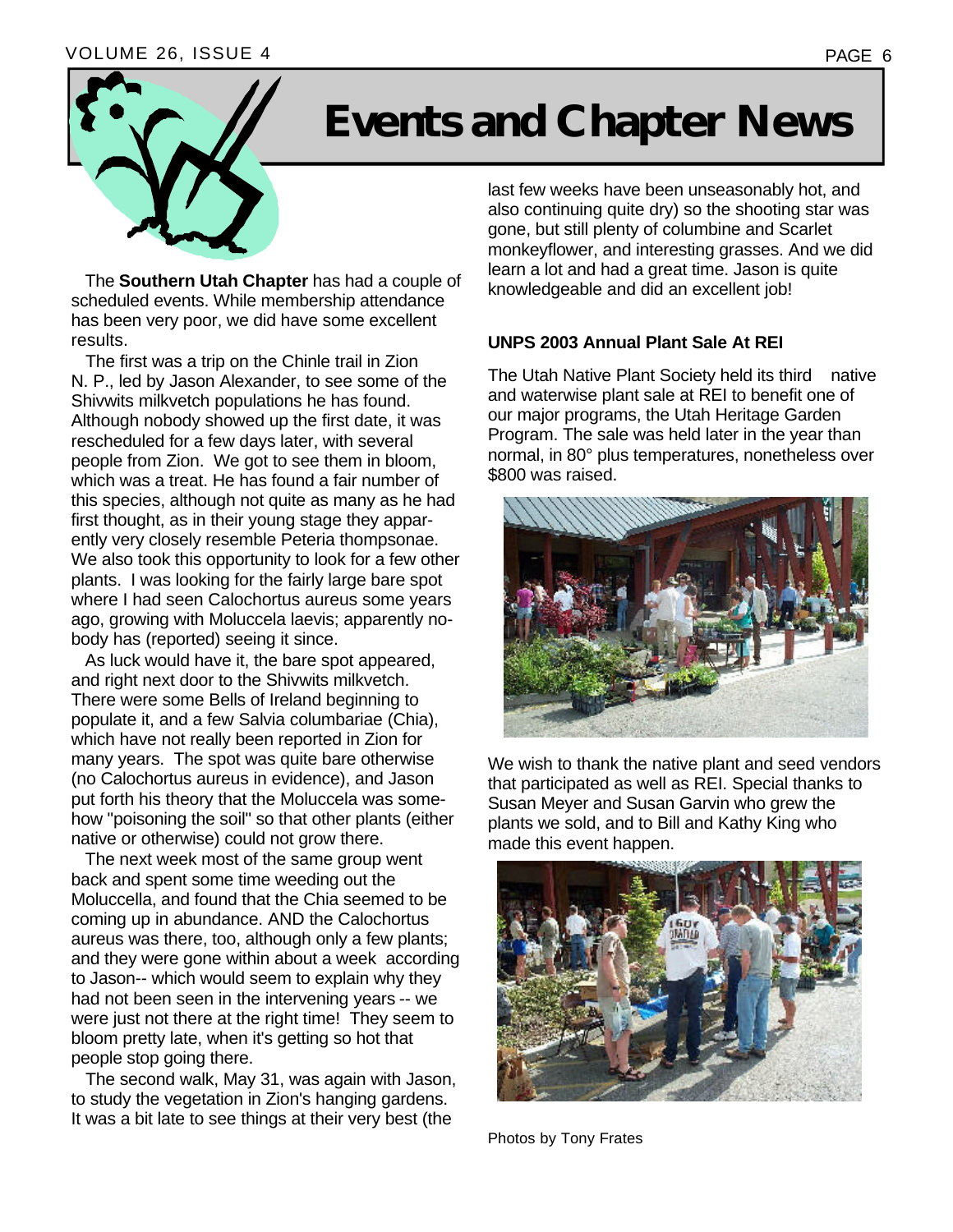#### **Price Canyon Bristlecone Pine grove Hike**.

 Sue Meyer and Kim Despain made the hike plus a family from New Mexico who were camping. The hike was a slow one. Sue and Kim looked at flowers. We saw Scarler Gilia, larkspur, various legumes, various penstemons, pussy toes, Echinocereus triglochidatus, Happlopappus acaulis, various various grasses. There was a fern leaf like plant that I think is Chenactus. Susan collected some for identification. We saw 4 of the 6 pines that are native to Utah. Bristlecone, Limber, Colorado Pinion and Ponderosa. The cone production on the Limber and Bristlecone pines looked good. Another hike will be scheduled for late summer to collect seeds. We hiked to the end of the trail and then hiked back to the trail head.

 While we were resting under the shade of a Mountain Mahagony, Susan saw a Leopard lily. Kim took several images of the flower. We looked for others but couldn't locate any. The hike was fun.

### **Millennium Seed Bank Project**

This is the second consecutive year that Red Butte Garden is involved with the Millennium Seed Bank Project, also known as the Seeds for Success Project, in cooperation with Kew Garden and the Bureau of Land Management (BLM). Seed collection of common, native plant species at the population level will occur throughout the summer. The objective is to obtain high quality seed that will comprise "a significant representation of the genetic variation within the sampled population." The ambitious goal of the Millennium Seed Bank is to collect and conserve at least 10% of the world's flora by the year 2010. The BLM, for its part, has graciously consented to assist in the collection of seeds as well as allow for seed collection on the public lands they manage. Anyone interested in knowing more about this project or would be interested in volunteering, please contact Jena Lewinsohn from Red Butte Garden at 801-244- 5456 or via email, jena\_lewinsohn@hotmail.com.





### **Southern Corridor Project Threatens Rare Plants and Other Wildlife**

 (Late breaking news: UNPS learned on June 12 that the comment period had been extended to July 11, 2003 in connection with the DEIS referred to below. We encourage anyone concerned about biodiversity to review and consider responding to this DEIS as soon as possible.)

 The comment period expired on May 30 (although comments submitted after that date will still be in the public record and may be responded to if considered substantive) in connection with the draft EIS for the proposed Southern Corridor highway project that will involve building a 28 mile highway that connects from Hurricane to an area south of St. George and providing access to the new airport and connecting back up to I-15 about two miles from the Utah-Arizona border. Three federally listed plant plants will be adversely impacted. And an undetermined number of sensitive species, not yet even considered, may also be negatively impacted. See http://www.udot.utah.gov/sc/ for further information.

 UNPS took an active role in reviewing, investigating and responding to this DEIS throughout the month of May. We believe that the DEIS does not support the need for the proposed highway, contains an invalid "no build" alternative, that needed ecological studies have either been inadequate (e.g. rare plants) or missing entirely (rare bees, pollination, seed bank), that cumulative impacts have not been taken into account and that conclusions have been arrived at based on arbitrary or speculative opinions.

 Two other groups "signed" onto our comments (Center for Biological Diversity and Grand Canyon Trust) and two others that we worked with submitted separate comments. We will continue to monitor this proposed project as it progresses.